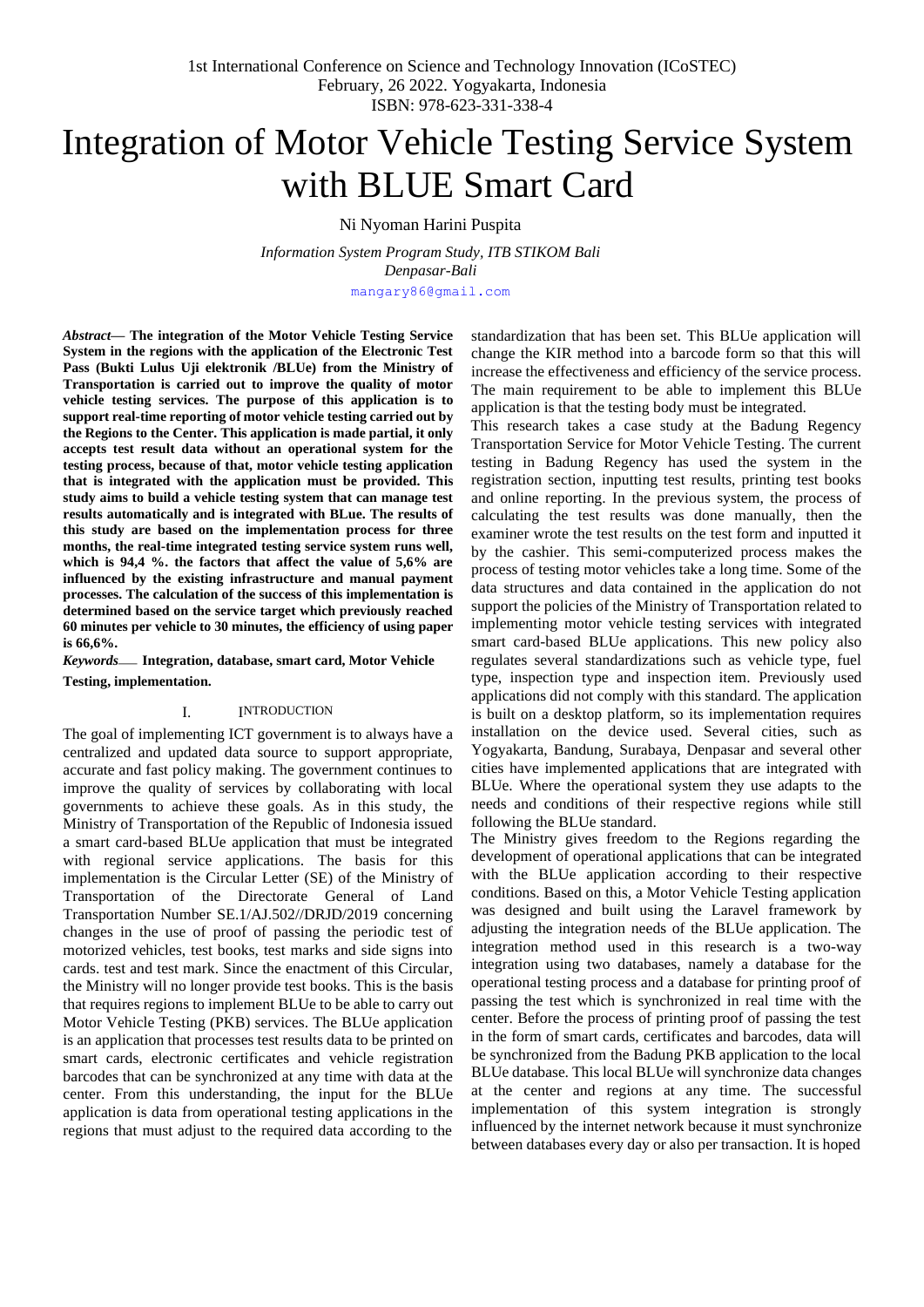that in the future the operational system in the field, which is integrated in real time with central data, will support the provision of centralized data to support decision making to determine the required policies (Goel et al. 2020). In addition, regions will also have their own data according to what has been sent to the center so if there is a need for integration with Badung Satu Data, this integration development method is very supportive. This application is built using the Laravel framework by considering application security which is in accordance with the results of the Comparative study of PHP frameworks performance which states that web-based applications built with the PHP framework are more secure and stable (Sunardi and Suharjito 2019). Research conducted by Andri Sunardia and Suharjito in 2019 stated that the slim framework is superior to Laravel. In this study, the Laravel framework is used because it has better security and supports database migration and there are more tutorials available, while Slim does not support database migration (Laaziri et al. 2019).

### II. RELATED WORK

This research refers to several previous studies that have been conducted, which are described as follows.

In April 2021, research was conducted with the title Development of System Integration for Weighing Implementing Units, Motor Vehicle Testing and Terminals on Single Vehicle Data by Ichsan Wasiso, Kusrini, Mei P. Kurniawan. The result of the research is that data exchange is carried out using JSON. Officers can use this technology to obtain vehicle data quickly and easily from data sources that have been determined by the government so that double vehicle data entry from several units can be trimmed (Wasiso, Kusrini, and Kurniawan 2021).

In 2020 research was conducted with the title Integration of data analytics with cloud services for safer process systems, application examples and implementation challenges written by Pankaj Goel, Prerna Jain, Hans J Pasman, E.N Pistikopoulus and Aniruddha Datta. The result of his research is that a balanced integrated approach including decision support machines integrated with expert knowledge and available information from various key resources is needed to enable more informed policy, strategy and operational risk decision making leading to safer, reliable, and more reliable operations. and more efficient (Goel et al. 2020).

In 2019, a study was conducted with the title A Comparative study of PHP frameworks performance by Majida Laaziri, Khaoula Benmoussa, Samira Khoulji and Mohamed Larbi Kerkeb. The result of the research is that the final web application created by the PHP framework will be more stable and secure. In the same year, research entitled MVC Architecture: A Comparative Study Between Laravel Framework and Slim Framework in Freelancer Project Monitoring System Web Based written by Andri Sunardia and Suharjito was conducted. The results of this study indicate that the slim framework is superior to the Laravel framework using Apache Jmeter (Sunardi and Suhariito 2019).

In 2017 research was conducted with the title Toward integration of Big Data, technology, and information systems competencies into the accounting curriculum by Deb Sledgianowski, Mohamed Gomaa and Christine Tan. The result of this study is to use the Competency Integration lens for the Accounting Education framework to provide examples of Big Data and the integration of information systems into instructional resources(Sledgianowski, Gomaa, and Tan 2017).

## III. RESEARCH METHODE

This research begins by determining the system flow and data integration requirements from BLUe and analyzing the flow and data currently being used. The second stage is the design of the integration process and the design of motor vehicle testing operational applications. Followed by operational and integration application testing.



Fig. 1 Research stage

After the integration process is successful, it is continued with the configuration process on the BLUe application and on the hardware used to print smart cards, certificates and barcodes. In the second stage, the process of checking the value limit received by the BLUe database is carried out in accordance with the provisions for passing motorized vehicle testing from the Ministry.

## IV. RESULT

This research begins by determining the system flow and data integration requirements from BLUe and analyzing the flow and data currently being used. The second stage is the design of the integration process and the design of motor vehicle testing operational applications.

#### *A. Network Installation*

Network installation at the test building site with a Star computer network topology. Servers are placed in the test building area, then use a switch hub to divide the network into individual locations related to the administration and testing process.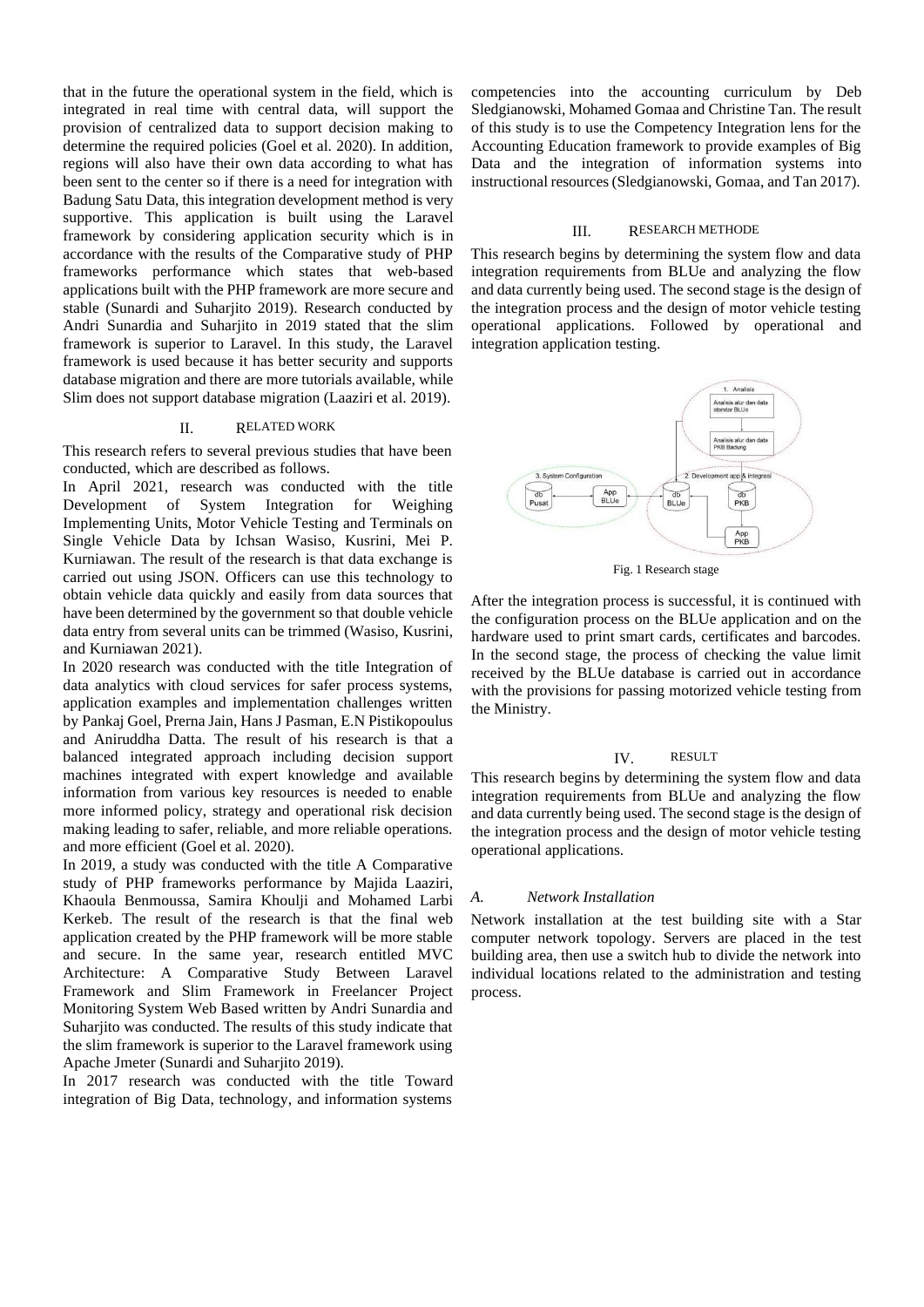

Fig. 2 Networl topology

## *B. Installed the server*

The server is placed in the administrative office of the test building because the BLUe application is a Desktop platform application that will continue to access transaction data when printing test evidence. This causes the Badung server to be unable to use which is located in the Sempidi area which is quite far from the test building, which is  $\pm 50$  km. The server installation process begins with the installation of the Linux Operating System, then installs the server requirements according to the application to be run. The Badung Motor Vehicle Testing application is placed on a server, where system operations are carried out by accessing the server.

Configure the BLUe application on the device in the Test Building. The BLUe application is installed on the device that will be used to print the results of the test evidence carried out in several stages:

When you first install the ministry's BLUe application, it is necessary to configure data for the synchronization process.

- 1) Region code
- 2) Access local database (for testing application select area)
- 3) Installation printer of certificate
- 4) Printer Smart Card
- 5) Connection setup of Card Reader. The Card Reader device functions to read the data of the smart card.
- 6) Initial Synchronization Process with Central Data (Ministry of Transportation). Initial synchronization is carried out to retrieve all the data needed for the test process as well as the printing of cards and certificates. The synchronized data include Head of Service Data, Area Code Data and Tester Data.

## *C. Implementation of integration*

The processes carried out in this implementation are as follows. There are two processes of integration are local integration between PKB application and database BLUe local. The second integration is database of BLUe local and database of center data at Ministry of Transportation.

# *D. Evaluation of the integration of the PKB system with BLUe*

The process of storing the test results data is carried out by the PKB application which is an application designed and built in this study running well, after being tested the alpha and beta have worked 100%. The output of this application consists of two parts, namely:

1. Test results, where the calculation process based on the standard limit of the test value has been processed automatically by the system. This value is then sent to the BLUe database to be processed for printing test evidence and sent to the center in real time. 2. Reports needed for needs in Badung district and for the

|              |                            | Kendaraan Bermotor<br>Sinkropisasi SAM berhasil |                  | Aplikasi Penerbitan Kartu dan Sertifikat Uji Berkala |                         |                                 | C Bass No US dari Karla @ Woot No US 1998 102044                        |              | 11. Ing Jun 14. 12. M.      | 中田田<br>Pergutase    |
|--------------|----------------------------|-------------------------------------------------|------------------|------------------------------------------------------|-------------------------|---------------------------------|-------------------------------------------------------------------------|--------------|-----------------------------|---------------------|
|              | Perso                      |                                                 | Cetak Kartu      |                                                      | <b>Catak Sertifical</b> |                                 | <b><i><u>Ulang Proses</u></i></b>                                       |              |                             | Vertüren            |
|              | Muat ulang dattar data uji |                                                 |                  |                                                      |                         | <b>Ellier data</b> Service Data | * Tangel                                                                | T11.044 2012 | are IT (a) 2022<br>$12 - 1$ |                     |
|              | Status Penerkiton          | <b>Florence (12)</b>                            | Torontilli       | <b>Nema Pensilik</b>                                 |                         |                                 | Siska Peno Kerk: Saka Catal Kerk: Statut Catal Sait., Statut Smirrangs. |              | No. Fanglio                 | No Mason 4          |
|              | Dendelserie                | <b>DIRT TITISBAK</b>                            | 34-86-3028       | <b>ENVOIDABLE SAID</b>                               |                         |                                 |                                                                         |              | <b>MHHOC61TLIZ</b>          | 6758711674          |
|              | Flendahase                 | <b>DIRT 750M</b>                                | 03.03.2021       | PT. ANAMOA PIE.                                      |                         |                                 |                                                                         |              | <b>MHINDOSTBUL</b>          | ATRETT2657          |
| $\mathbb{R}$ | Paridatesen                | <b>SPR PMRT</b>                                 | 81,81,2021       | 19 MINUAL RID                                        |                         |                                 |                                                                         |              | MHVKOCETBEL                 | <b>ATRETTZINA</b>   |
| ٠            | Persistence                | <b>DR4: 76844</b>                               | 25 25 2021       | <b>PT ANARCH PR.</b>                                 |                         |                                 |                                                                         |              | MANODETRAL                  | KISET26508          |
| 1            | Pendelsean                 | 544 75598                                       | 08-07-0021       | FT.LON/STRAD                                         |                         |                                 |                                                                         |              | MICLOFIZIBIL                | 4268012150          |
|              | <b>Denishaten</b>          | neo maté                                        | 06-07-2021       | MONTANCI MA                                          |                         |                                 |                                                                         |              | MACTERIZATION !             | 4056C45300          |
|              | Pandaharan                 | 209.79801                                       | 08-81-2021       | IS MADE DUMA                                         |                         |                                 |                                                                         |              | MICHETAGLI TM.L             | pessitziarri        |
|              | Panishelan                 | <b>SPR WIRD</b>                                 | 10.81.2021       | <b><i>LINER ADLAR</i></b>                            |                         |                                 |                                                                         |              | <b>MAGESWERHERE</b>         | <b>TRACTACH</b>     |
| ٠            | Fendelseen                 | <b>DAR 19803</b>                                | 14.87.0021       | tel MalufAlo Skind.                                  |                         |                                 |                                                                         |              | ShinkDOCKTRAL               | ensimbles           |
| 12           | Paidelasse                 | has years                                       | 1547-0021        | <b>PT AWFVA BAD</b>                                  |                         |                                 |                                                                         |              | <b>MJEFLAJHHALL</b>         | JOBEWHU 107         |
| $\mathbb{N}$ | Pentahase                  | DOG 75516                                       | <b>MLE7-2021</b> | IT, WANNAIL                                          |                         |                                 |                                                                         |              | MHRETIDGAL                  | KOSKTIGKZE          |
| tz           | Pentahase                  | DIR 76907                                       | 1947-2021        | KADEK SUSID.                                         |                         |                                 |                                                                         |              | <b>MHVHOCSTBALL</b>         | <b>ATREES ETHIC</b> |
| 11           | Parchelsean                | <b>DRA TRAIN</b>                                | 21,23,2021       | FINANCISCO                                           |                         |                                 |                                                                         |              | MHHKOCETTIEL                | ATMENTARY.          |
| u            | Fernisheren                | <b>DAK 76MW</b>                                 | 2143,0021        | ADMATO PAUL                                          |                         |                                 |                                                                         |              | MHVOCKTRU.                  | ATENTY2656          |
| 唁            | Pandalunin                 | 1997/8918                                       | 2147-0021        | PT SenSS MSC                                         |                         |                                 |                                                                         |              | <b>AIHVIOCO/TINU</b>        | A1587125900         |
| w            | <b>Paristehoran</b>        | 1999 799 11                                     | 21413021         | AQUIS PURNAME                                        |                         |                                 |                                                                         |              | KINVINDOSITBAJ.             | A10821205E          |
|              |                            |                                                 |                  |                                                      |                         |                                 |                                                                         |              |                             |                     |

Fig. 3 Result of synchronization application PKB and local BLUe

The evaluation is calculated from the success of synchronizing PKB data with local BLUe, which has been carried out properly. Where during the synchronous process the data can move according to the design.

# *E. Evaluation of the integration process of local BLUE with central data at the ministry of transportation*

Evaluation of the integration process of local BLUe with the central data at the ministry of transportation is taken from data for 90 days the system is used with an average of 75 vehicles per day. The synchronous process is carried out 6750 times. There were 375 times the synchronous process could not be carried out due to network problems during the sync process so that the supporting files from the BLUe application were corrupted. The process of overcoming this problem was carried out for 3 days, starting from coordination, problem tracking and problem solving. From these results, it is obtained that the success of the integration is 94.4% and the failure is 5.6%, which is caused by the network infrastructure.

This network issue was resolved by doing an increase in bandwidth at the test site and now it's working fine.

# *F. Time efficiency evaluation*

Evaluation of time efficiency is calculated from the results of operational testing of services from the registration process to the submission of proof of test results, which is 30 minutes. The process before using the PKB-BLUe system is 60 minutes or more. The indicators that make this process more efficient are:

1. The process of calculating test results is automatic in the system, the tester team only needs to input test result data.